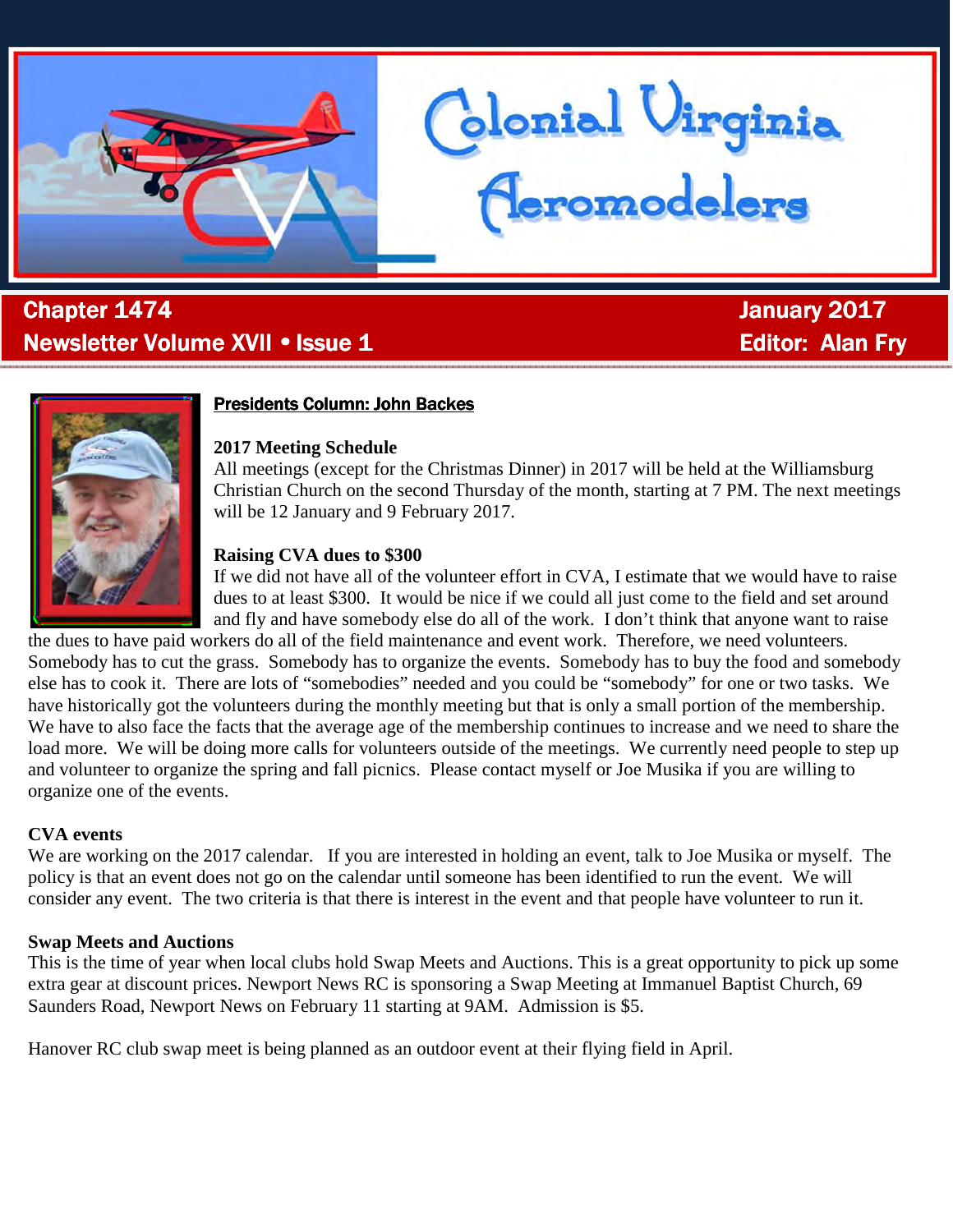#### **Membership Renewal**

A 2017 membership application may be downloaded from the web site at http://cvarc.homestead.com/ApplicationsForms.html . We can verify your AMA membership on the AMA website so a copy of your 2017 AMA membership card is not required. Take care of those things now so that you will be ready to fly when we get a good flying day.

### **Show and Tell**

We are going to have a short show and tell at the end of each meeting. Did you get anything neat for Christmas? Bring it and show us!

**Contact Me**  Phone: 757-876-1241 Email: jb753@cox.net Address: 8630 Diascund Road, Lanexa, Va. 23089



# Secretary's Report: Winston Shepherd Jr.

No report submitted.



# Activities: Joe Musika

The New Year is upon us for better or worse, hopefully for the better. Our banquet in Dec., it was very nice, the food was great and everyone seemed to enjoy themselves. On Jan. 1st we had our New Year's Day gathering. The club kicked in for donuts and coffee, deliver by Tex. Both Avery and Steve brought chili, and it was GOOD!!! Everyone enjoyed themselves, lots of flying, good conversation enjoyed by everyone.

Our new schedule is in the works. A swap meet will be held by Newport News Club in early February. Directions can be found in next month's newsletter.



#### Training: Alan Fry

#### **Website of the Month:**

This month's website of the month was submitted by John Backes and is called Airfield Models. This website was created by Paul K. Johnson and the slogan of the website is "Airfield Models is my personal website for model builders and those who appreciate the art of model building." There is a lot of good information on this website. Here is the link:

http://www.airfieldmodels.com/index.html